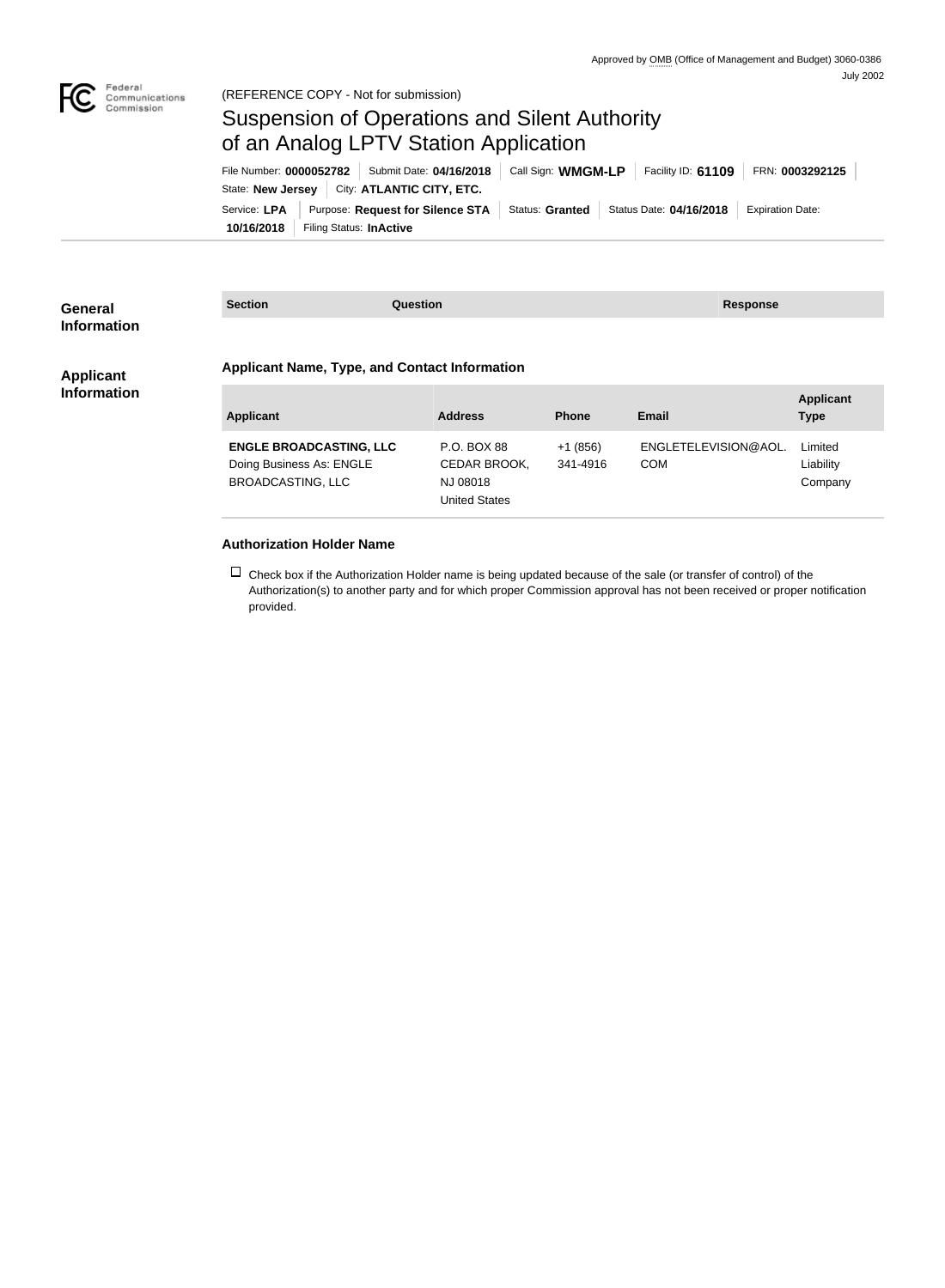| <b>Contact</b>                | <b>Contact Name</b>                                 | <b>Address</b>                                                                     | <b>Phone</b>            | <b>Email</b>              | <b>Contact Type</b>     |
|-------------------------------|-----------------------------------------------------|------------------------------------------------------------------------------------|-------------------------|---------------------------|-------------------------|
| <b>Representatives</b><br>(1) | James L Oyster<br>Law Offices of James L.<br>Oyster | James L. Oyster<br>108 Oyster Ln.<br>Castleton, VA 22716-<br>2839<br>United States | $+1$ (540) 937-<br>4800 | Oysterlaw@hotmail.<br>com | Legal<br>Representative |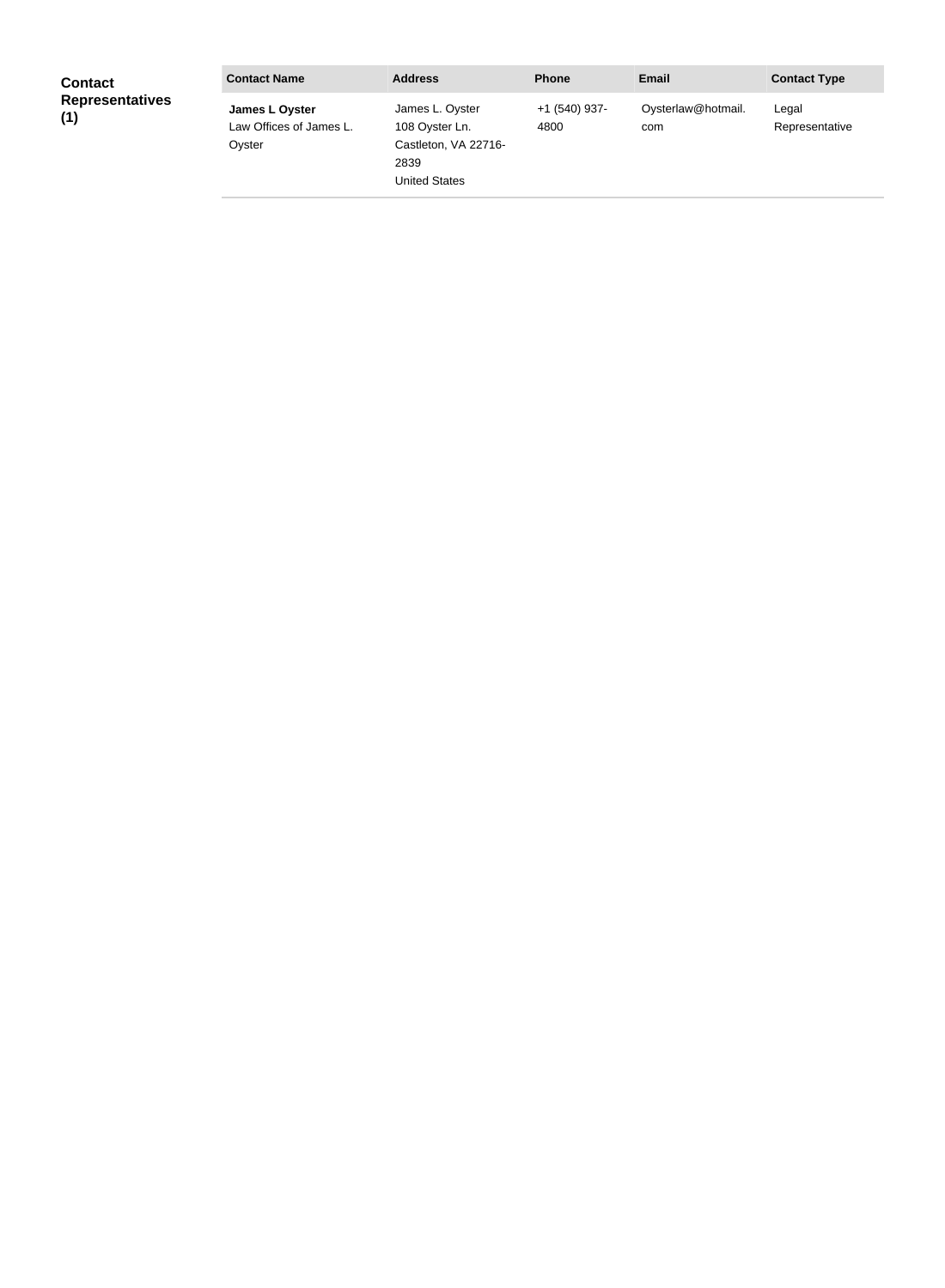| <b>Station Status</b> | Question                 | <b>Response</b> |
|-----------------------|--------------------------|-----------------|
|                       | Date Station Went Silent | 04/06/2018      |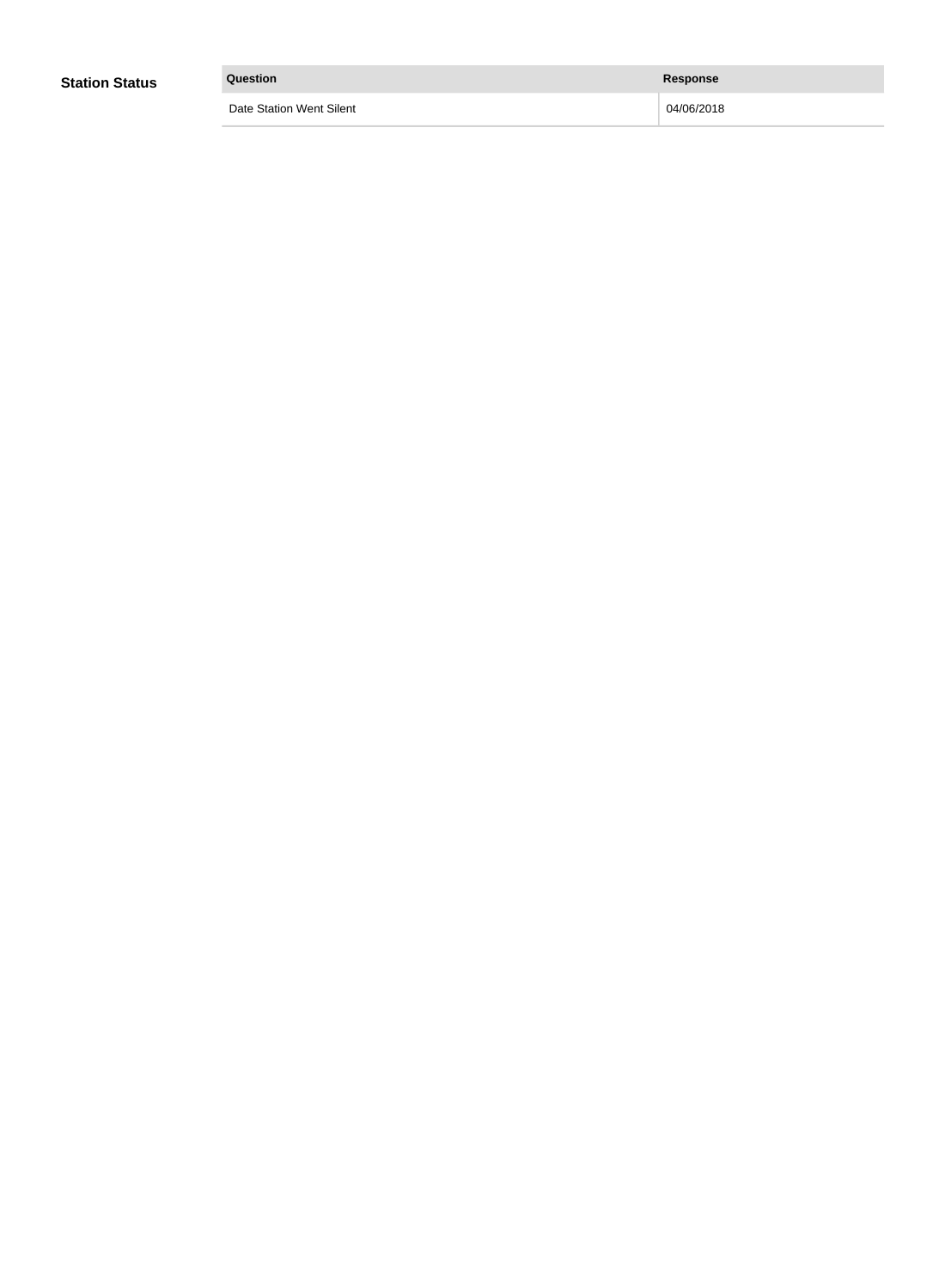| <b>Certification</b> | <b>Section</b>                                    | <b>Question</b>                                                                                                                                                                                                                                                                                                                                                                                                                                                                                                                                                                                                                                                                                                                                                                                                                                           | <b>Response</b>                                      |
|----------------------|---------------------------------------------------|-----------------------------------------------------------------------------------------------------------------------------------------------------------------------------------------------------------------------------------------------------------------------------------------------------------------------------------------------------------------------------------------------------------------------------------------------------------------------------------------------------------------------------------------------------------------------------------------------------------------------------------------------------------------------------------------------------------------------------------------------------------------------------------------------------------------------------------------------------------|------------------------------------------------------|
|                      | <b>General Certification</b><br><b>Statements</b> | The Applicant waives any claim to the use of any particular<br>frequency or of the electromagnetic spectrum as against the<br>regulatory power of the United States because of the<br>previous use of the same, whether by authorization or<br>otherwise, and requests an Authorization in accordance with<br>this application (See Section 304 of the Communications Act<br>of 1934, as amended.).                                                                                                                                                                                                                                                                                                                                                                                                                                                       |                                                      |
|                      |                                                   | The Applicant certifies that neither the Applicant nor any<br>other party to the application is subject to a denial of Federal<br>benefits pursuant to §5301 of the Anti-Drug Abuse Act of<br>1988, 21 U.S.C. §862, because of a conviction for<br>possession or distribution of a controlled substance. This<br>certification does not apply to applications filed in services<br>exempted under §1.2002(c) of the rules, 47 CFR. See §1.<br>2002(b) of the rules, 47 CFR §1.2002(b), for the definition of<br>"party to the application" as used in this certification §1.2002<br>(c). The Applicant certifies that all statements made in this<br>application and in the exhibits, attachments, or documents<br>incorporated by reference are material, are part of this<br>application, and are true, complete, correct, and made in<br>good faith.   |                                                      |
|                      | <b>Authorized Party to Sign</b>                   | <b>FAILURE TO SIGN THIS APPLICATION MAY RESULT IN</b><br>DISMISSAL OF THE APPLICATION AND FORFEITURE<br>OF ANY FEES PAID<br>Upon grant of this application, the Authorization Holder may<br>be subject to certain construction or coverage requirements.<br>Failure to meet the construction or coverage requirements<br>will result in automatic cancellation of the Authorization.<br>Consult appropriate FCC regulations to determine the<br>construction or coverage requirements that apply to the type<br>of Authorization requested in this application.<br>WILLFUL FALSE STATEMENTS MADE ON THIS FORM<br>OR ANY ATTACHMENTS ARE PUNISHABLE BY FINE AND<br>/OR IMPRISONMENT (U.S. Code, Title 18, §1001) AND/OR<br>REVOCATION OF ANY STATION AUTHORIZATION (U.S.<br>Code, Title 47, §312(a)(1)), AND/OR FORFEITURE (U.S.<br>Code, Title 47, §503). |                                                      |
|                      |                                                   | I certify that this application includes all required and<br>relevant attachments.                                                                                                                                                                                                                                                                                                                                                                                                                                                                                                                                                                                                                                                                                                                                                                        | Yes                                                  |
|                      |                                                   | I declare, under penalty of perjury, that I am an authorized<br>representative of the above-named applicant for the<br>Authorization(s) specified above.                                                                                                                                                                                                                                                                                                                                                                                                                                                                                                                                                                                                                                                                                                  | <b>Paul Engle</b><br><b>LLC</b> Member<br>04/16/2018 |